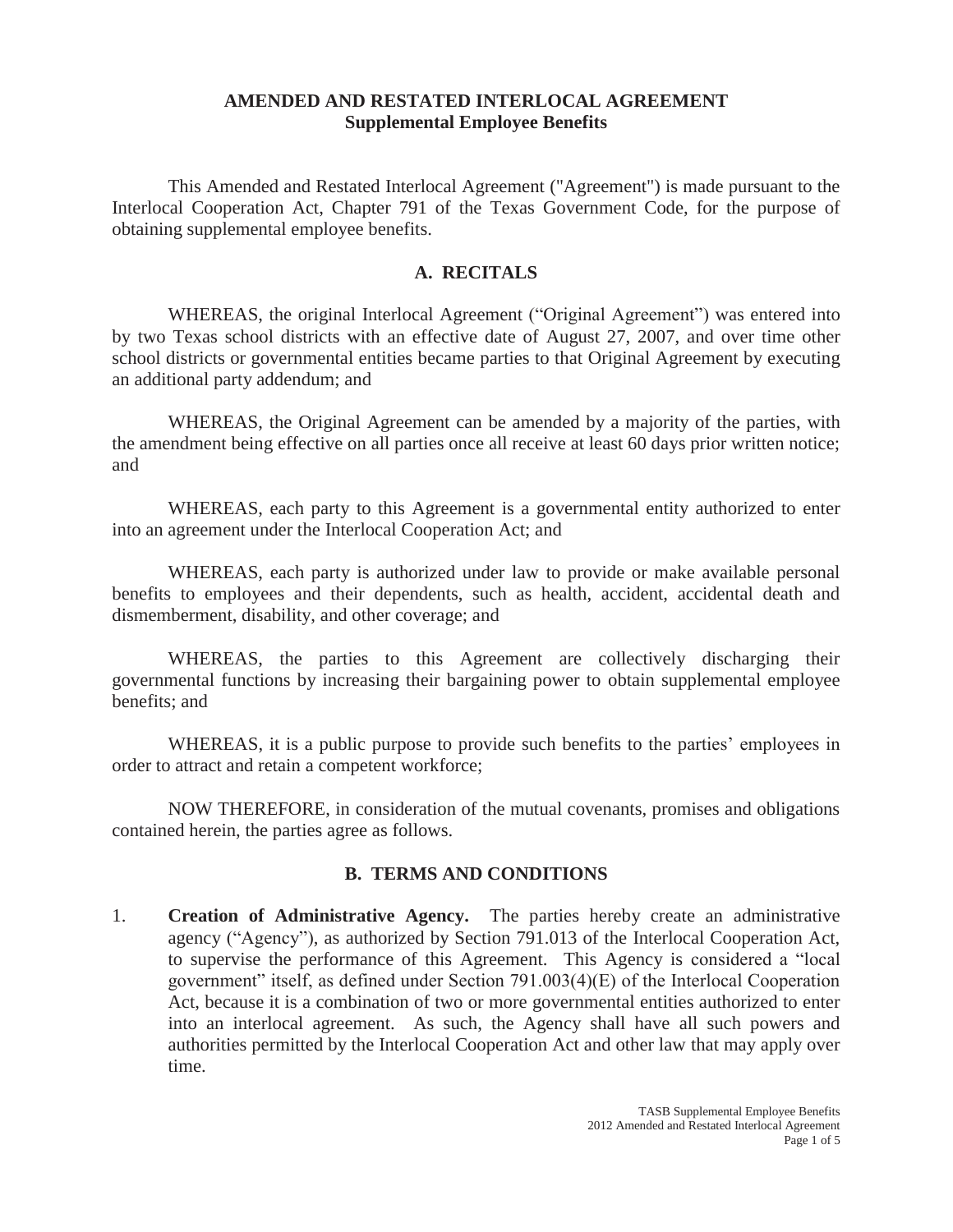- 2. **Governance.** The Agency shall be governed by a Board of Trustees (or such other name as the Board may determine), consistent with the terms of this Interlocal and in accordance with the bylaws, policies, and agreements adopted by the Board, from time to time. The Board shall be composed of public officials (elected or appointed) or employees of member participants.
- 3. **Membership.** Local governments, political subdivisions, and other governmental entities which can enter into a contract under the Interlocal Cooperation Act can become members of the Agency on the terms and conditions established by the Board. Current parties to the Original Agreement shall become members of the Agency automatically, upon the effective date of this Agreement. Conversely, any current party may terminate its membership upon such terms and conditions as prescribed by the Board. In the absence of any Board-adopted process for terminating membership, a current party or other party may terminate its membership by giving the Agency at least 30 days prior written notice of termination. However, a terminating member must continue to fulfill and be bound by its third-party obligations entered into with providers of employee benefits, including any policies of insurance, obtained through the Agency.
- 4. **Board.** No later than six months from the effective date of this Agreement, the initial Board shall be composed of five (5) individuals appointed by the President of the Texas Association of School Boards, Inc. Two individuals shall be school board members and three individuals shall be employees of member participants. The initial Board shall establish staggered terms for its Board members, with a term expiring in no less than one year. Thereafter, the Board shall have the power to determine the number and composition of the Board, including selecting the members of the Board to partial, expiring, or new terms, in accordance with the Agency's bylaws.

The Board shall have all power and authority allowed by law, including the authority to (a) adopt bylaws and policies for the governance of the Agency; (b) enter into contracts for the general administration and operation of the Agency, in amounts that fairly compensate the performing parties under such contracts; and (c) take such other action as the Board deems appropriate to accomplish the purposes of the Agency.

- 5. **Assignment.** The Agency formed under this Agreement shall assume all surviving right, title and interest in the Original Agreement, including the contract with the administrator designated therein, and any assignment of same. Moreover, the administrator of the Original Agreement is authorized to manage the Agency created herein until the initial Board holds its first organizational meeting.
- 6. **Dissolution.** Upon dissolution of the Agency formed under this Agreement, any assets of the Agency shall be used to pay its debts and obligations, and any remaining assets shall be distributed to the members of the Agency or used for any other lawful purpose, as determined by the Board.

# **C. GENERAL PROVISIONS**

1. **Authorization to Participate.** Each Party represents and warrants that its governing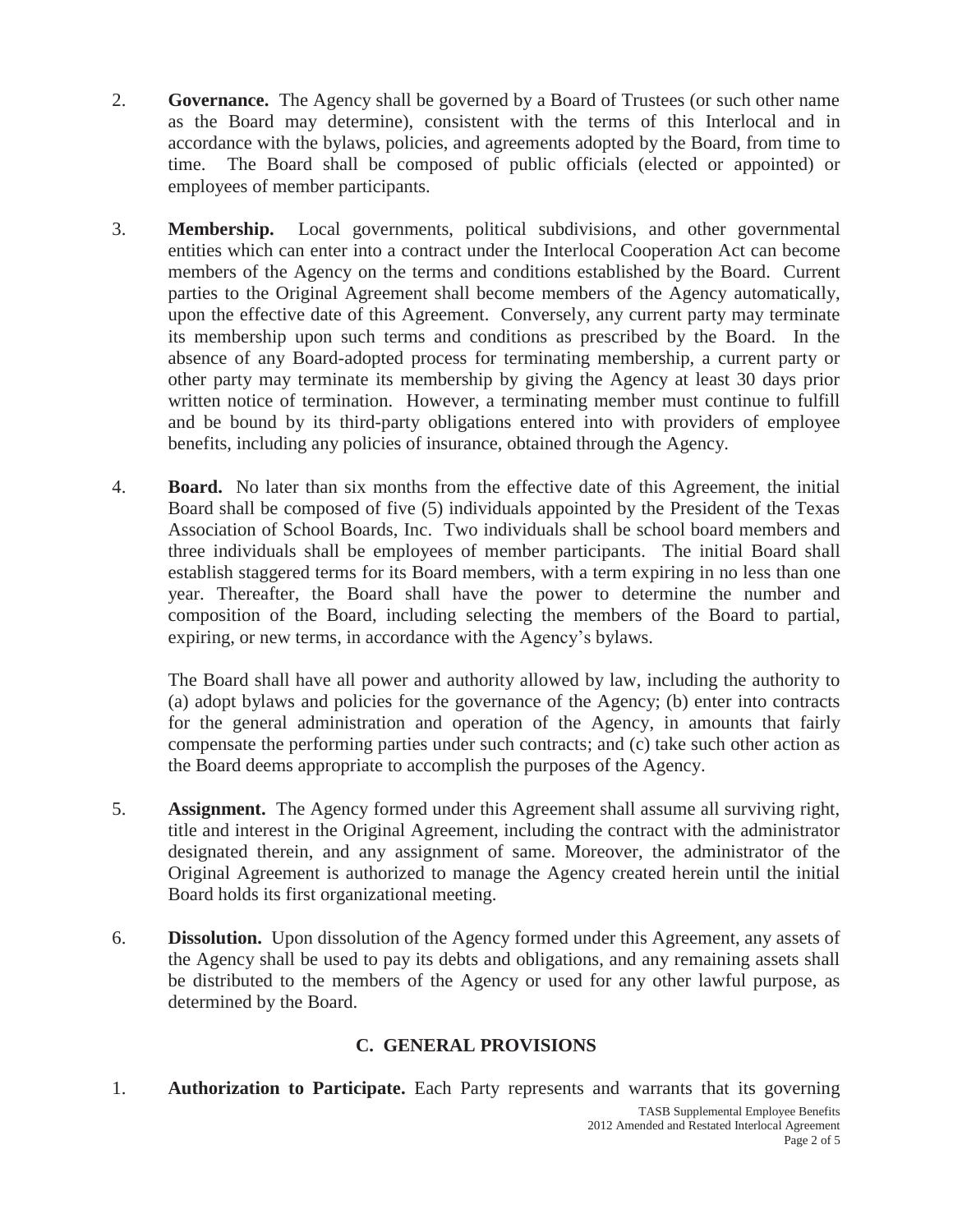body has duly authorized its participation in this Agreement, it being understood that a party may cease its participation in accordance with the termination provisions of the Original Agreement before this Agreement takes effect.

- 2. **Current Revenue.** Each party hereby warrants that all payments, contributions, fees, and disbursements required of it hereunder shall be made from current local revenues budgeted and available to the party.
- 3. **Coordinator.** Each party agrees to appoint a contract coordinator who shall have express authority to represent and bind the party. The Agency or its designee (collectively "Agency") under this Agreement will not be required to contact any other individual regarding contract matters. Any notice to or any agreements with the coordinator shall be binding upon the party. Each party reserves the right to change the coordinator as needed by giving written notice to the Agency. Such notice is not effective until actually received by the Agency.
- 4. **Notice.** Any written notice that a party to this Agreement must give to the Agency shall be sent as provided in the Agency's bylaws. Notices required to be given to parties by the Agency shall be sent as provided in the Agency's bylaws.
- 5. **Jurisdiction/Venue.** This Agreement shall be governed by and construed in accordance with the laws of the State of Texas and, to the fullest extent authorized by law, venue for all disputes arising under this Agreement shall lie in Travis County, Texas.
- 6. **Disclaimer.** To the fullest extent authorized by law, it is agreed that no party to this Agreement nor the Agency itself, or its designated administrator, (i) is a guarantor of a provider's performance, claim determinations, or solvency; (ii) bears any risk for the employee benefits obtained through this Agreement; or (iii) is liable for any actions or failure on the part of any carrier, reinsurer, stop loss carrier, broker or agent.
- 7. **No Derivative Rights.** Unless expressly provided otherwise, nothing in this Agreement is intended to confer, nor does it confer, any benefits, rights, claims, or remedies upon any person or entity, other than the parties hereto.
- 8. **Liability.** The following shall apply to the parties of this Agreement unless a future agreement is entered into with the Agency that supersedes this provision. Without waiver of any disclaimer in this Agreement, the parties agree to the following to the fullest extent authorized by law:
	- a. No party to this Agreement nor the Agency itself, or its designated administrator, waives any immunity from liability afforded under law;
	- b. If any party files suit against the Agency or its designated administrator, the maximum amount recoverable will be limited to the amount of fees the Agency or administrator received, directly or indirectly, as a result of that particular party's participation with providers under this Agreement. No more than 24 months of fees may be recovered, and only actual damages may be sought;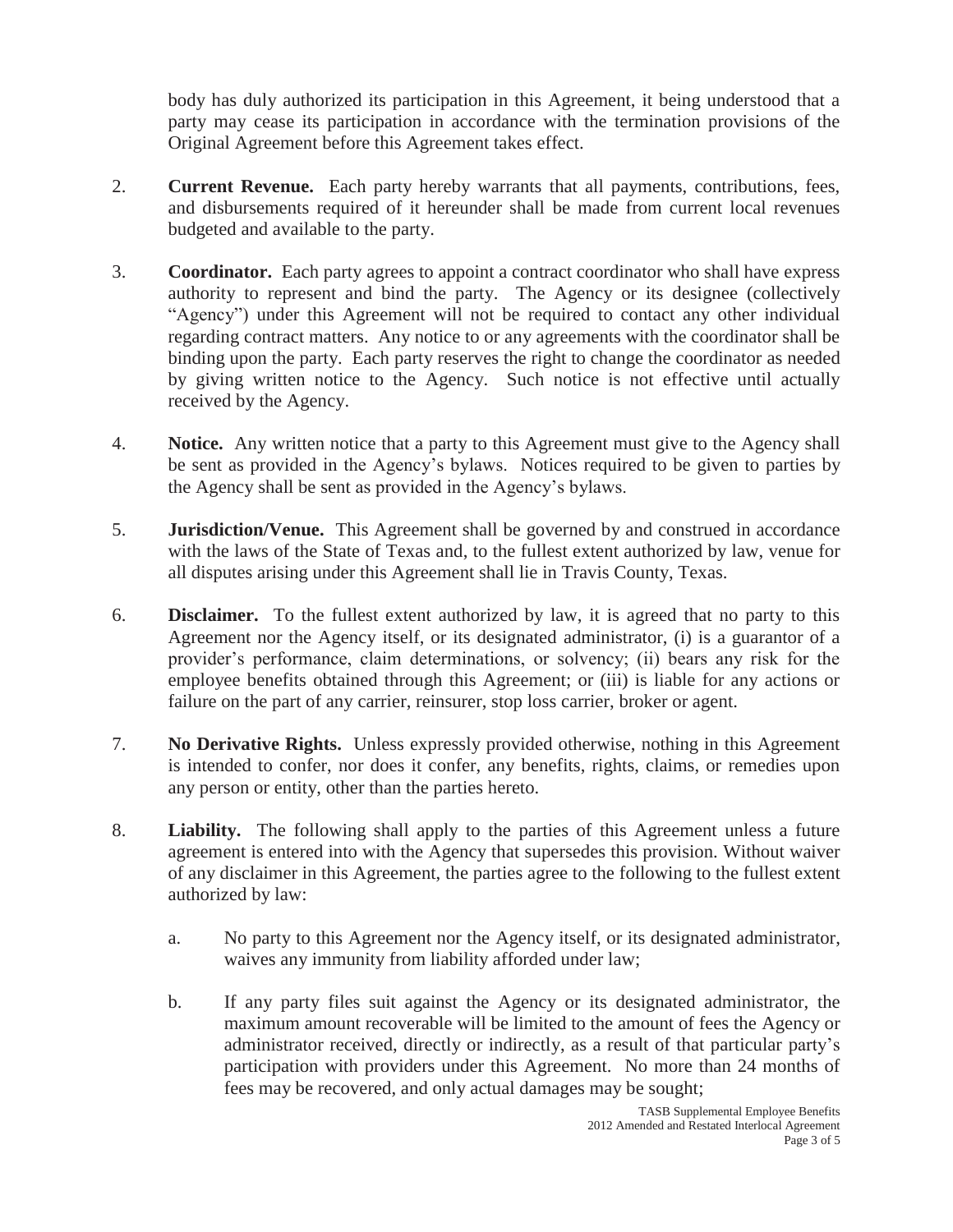- c. In the event of a lawsuit or other formal adjudication the prevailing party will be entitled to recover reasonable attorney's fees that are equitable and just.
- 9. **Severability.** If any portion of this Agreement shall be declared illegal or held unenforceable for any reason, the remaining portions shall continue in full force and effect.
- 10. **Amendment.** This Agreement may be amended by the approval of the Board, provided that notice of any such amendment is sent to all parties, members or participants to be bound thereby, at least 60 days before the effective date of the amendment. Notwithstanding the foregoing, no notice of amendment is required if the Board merely allows other entities to become an additional party to this Agreement without further change to the Agreement.
- 11. **Signatures/Counterparts.** A party's facsimile or imaged signature shall suffice as an original for all purposes and this Agreement may be executed in several separate counterparts, each of which shall constitute an original and all of which shall constitute a complete instrument.

*[Signatures on file with Agency or its designee.]*